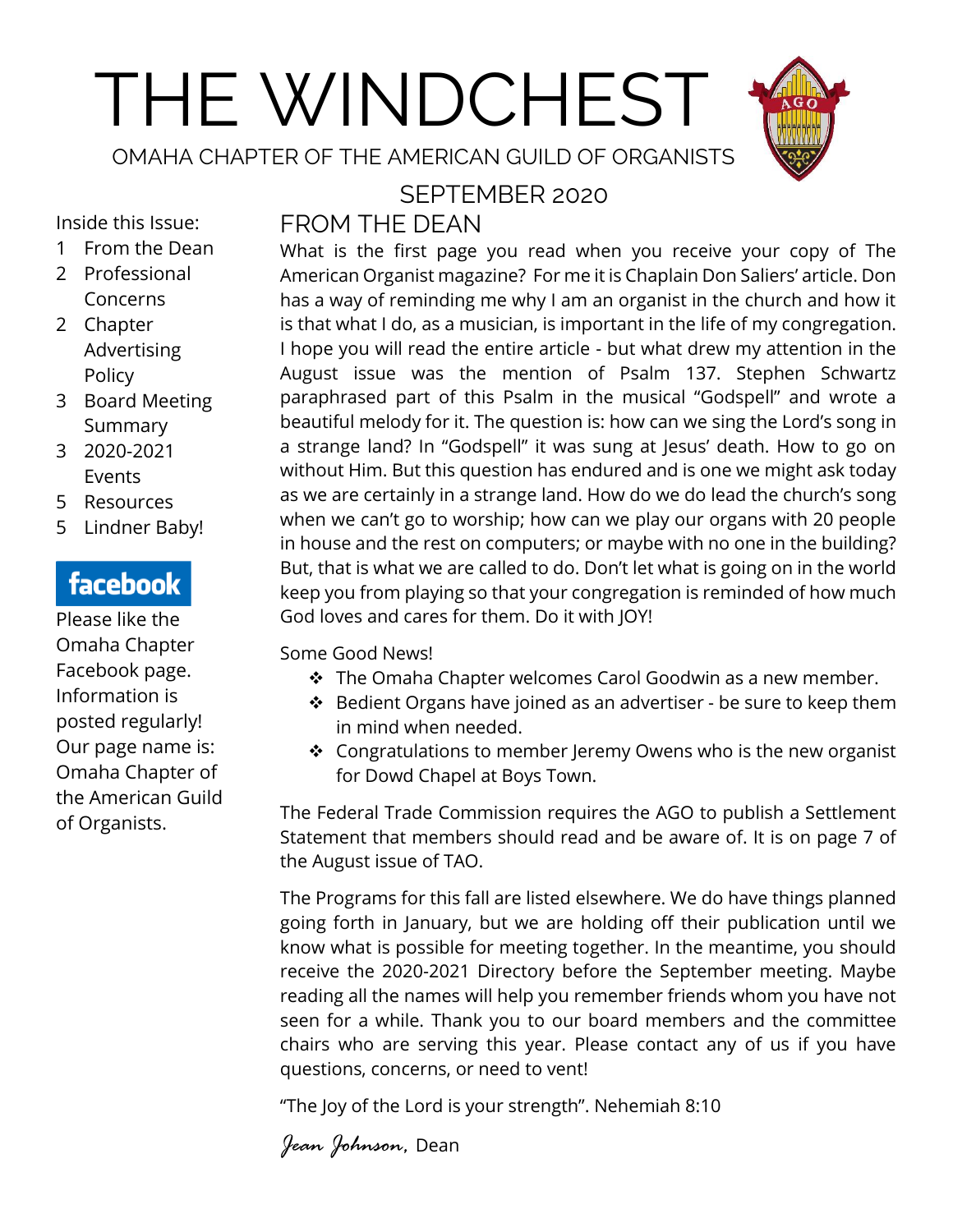## **MISSION**

The mission of the American Guild of Organists is to enrich lives through organ and choral music.

To achieve this, we:

•Encourage excellence in the performance of organ and choral music,

• Inspire, educate, and offer certification for organists and choral conductors, • Provide networking, fellowship, and mutual support,

• Nurture future generations of organists,

• Promote the organ in its historic and evolving roles; and

• Engage wider audiences with organ and choral music.

# FROM THE PROFESSIONAL CONCERNS CHAIR

## Friends,

As the 80's SNL character, Emily Litella, might say when confronted with the fact that it's COVID-19, not bovine mating… "Oh, never mind!" Hopefully, we've all come to terms with the truth that this virus is certainly nothing to never mind! Our lives, our vocations as well as our avocations have been thrown all out of kilter due to something over which we really have no control. Yes, we can mask, socially distance, wash hands as long as it takes to sing the Doxology at a cathedral reverberating tempo, antimicrobial spray, and HVAC recalibrate, but none of it insures we won't catch the bug. From our places of self imposed exile it seems as there may be no hope. If you find yourself needing to talk, vent or otherwise ruminate about life's current situations and the 'novel' manner the pandemic is affecting you, please feel free to reach out to your AGO chapter leadership or to me as your Professional Concerns representative. All silliness aside, despite the way our world may appear we truly are in this all together and, for that, we need not say, "Never mind!"

Jerry Brabec jbrabec@stpaulomaha.org

## CHAPTER ADVERTISING POLICY

In an effort to standardize the advertising in our local publications, the Executive Board of the Omaha Chapter AGO is making some changes.

Most ads are purchased when renewing memberships. That will continue with the price of \$35.00 a year. Businesses may also purchase ads for the same \$35.00 price. All ads will be printed business card size, and will appear in the Directory, on the Omaha AGO website and in the monthly publication of The Windchest.

If you have already purchased an ad, please send your business card sized digital copy to Jeff Hoffman at: **[omahaago@gmail.com.](mailto:omahaago@gmail.com)** A business wishing to advertise should remit \$35.00 check made out to Omaha Chapter AGO and send to David McCain, 607 North Chestnut St, Avoca, IA 51521. The digital copy to Jeff Hoffman. Please complete this as soon as possible. The Directory is in the process of final edits for printing.

The chapter will continue to print information about upcoming concerts or recitals in the Windchest, but will not print full page ads.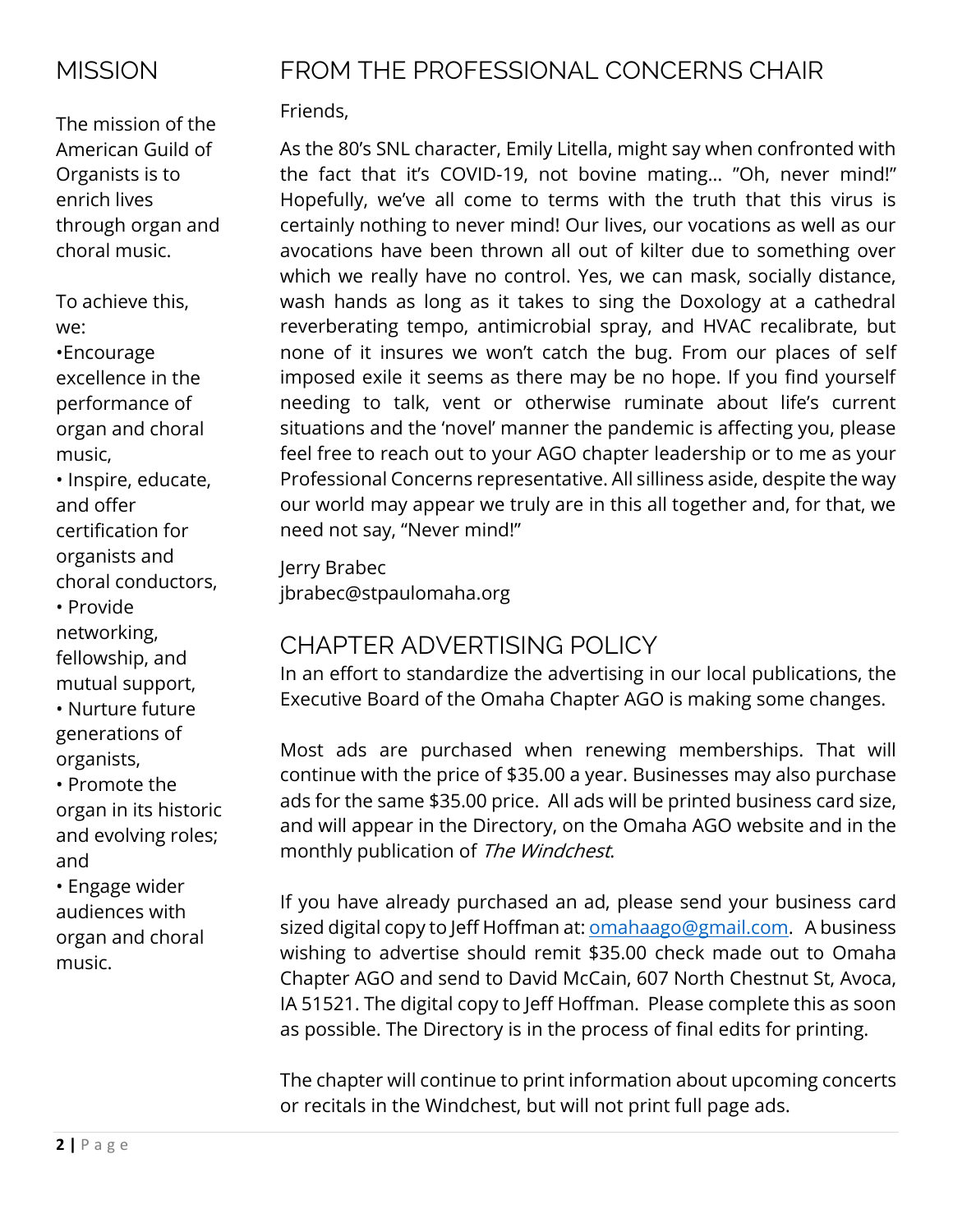## EXECUTIVE BOARD **MEMBERS**

Dean Jean Johnson Jean.johnson.8@cox.n et + 402-571-7945

Sub-Dean Stephen Bartelt stephenrbartelt@yaho o.com + 402-496-6140

#### Secretary Gregory Johnson gj1814@earthlink.net + 402-719-1923

#### Treasurer David

McCain davidmmcain@iowatel com.net + 712-343- 2328

#### Immediate Past Dean

Dr. J. Gordon Christensen drjgordonchristensen @gmail.com + 712- 352-0298

#### Member-at-Large Jeff

Hoffman - 2018/2019 - 2020/2021 omahaago@gmail.com + 402-317-8887

#### Member-at-Large

Laura Rau - 2018/2019 – 2019-2022 [laura.m.rau@gmail.co](mailto:laura.m.rau@gmail.com) [m](mailto:laura.m.rau@gmail.com) + 620-870-9768

#### Member-at-Large

Sr. Claudette Schirati - 2020/2021 - 2012 – 2023 [cshiratti1@gmail.com](mailto:cshiratti1@gmail.com) + 913-530-0960

## OMAHA AGO BOARD MEETING SUMMARY Omaha Chapter Board Meeting Summary – August 11, 2020

- The chapter is donating \$400 to the national Annual Fund.
- David and Jean are working with the bank to change signatures.
- **•** The chapter paid for the Honorary memberships of John Hansen and Harold Payne.
- The Board is working to revise the "Operating Procedures to Govern the Omaha Chapter". When completed and approved, they will be brought to the membership.

## 2020-2021 SCHEDULE

Sunday, September 13: Virtual Happy Hour! 3:00 p.m. to 4:30 p.m. Program will be conducted on the Zoom platform with Jeff Hoffman as facilitator. Login details, below, will be sent by email closer to the date. Jeff Hoffman is inviting you to a scheduled Zoom meeting.

Topic: Omaha AGO September Meeting Time: Sep 13, 2020 03:00 PM Central Time (US and Canada)

Join Zoom Meeting: https://us02web.zoom.us/j/84708517665?pwd=bWs5YWFLa1N5VFYxeT liZWZ1L1pWZz09 Meeting ID: 847 0851 7665 Passcode: 889692

Theme: "Organ and Choral Realities in a COVID World."

We are excited to welcome Elizabeth George, Director of Member Engagement and Chapter Development from the National AGO office. She will be part of our Zoom conversation. She will be speaking about the chapter support resources that are available on the AGO website, chapter program collaboration and the importance of staying connected and engage your members during this time of social distancing.

Additionally, chapter members will offer a short discussion starter on the following topics. The floor will then be open for any of us to share, question, or comment.

"Involving Congregation Members Safely." Kantor Zachary Zieschang, Zion Lutheran

"The Realities of a Musician in a Closed Building" Mark Kurtz, First United Methodist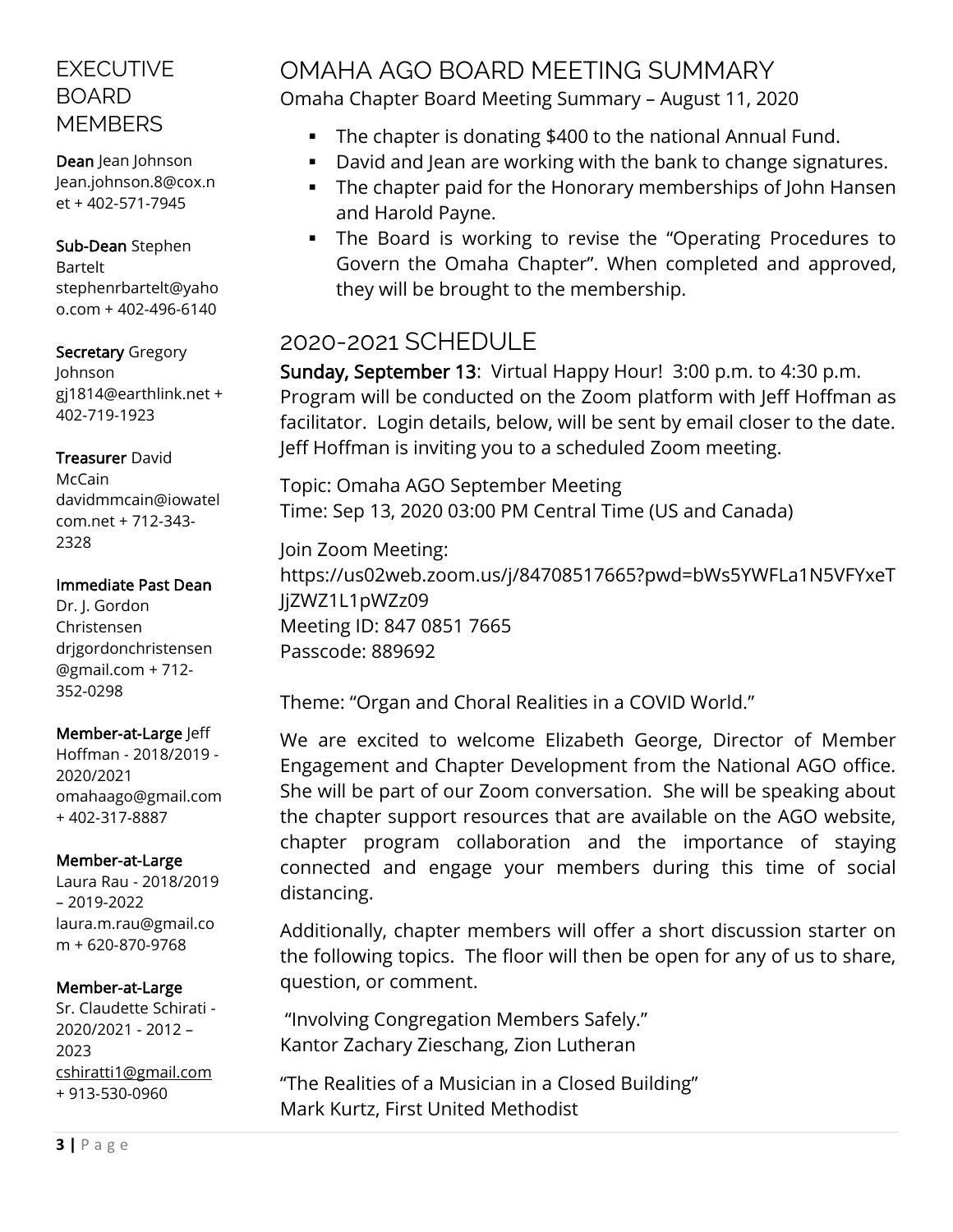### **OMAHA CHAPTER COMMITTEE** CHAIRS

**Education / Certification** Sr. Claudette Schiratti

**Historian** David McCain

**Membership** Laura Rau

**Publicity Windchest** Jeff Hoffman

**Professional Concerns** Jerry Brabec

**Programs** Stephen Bartelt

**Young Organists** TBD

"Music in a Functioning Cathedral during COVID Times." Marie Rubis-Bauer. St. Cedilia Cathedral

Pour yourself your favorite refreshment, get out the snacks, and be part of this experience!

Watch your email for the Zoom instructions. If any need some help with Zoom, let Stephen Bartelt know, and we can do a practice session with those unfamiliar with Zoom.

Saturday, October 10, "A New Instrument: Start to Finish."

10:00 a.m. to 11:30 a.m. If you are comfortable, you can attend this presentation in person, and it will be streamed on Facebook Live for those wishing to participate virtually.

Location: Countryside Community Church,13130 Faith Plaza (132nd and Pacific), Tri-Faith Campus

Host Alex Ritter will talk about the process the church went through to acquire their new instrument: design, bidding, construction, installation---in short, all the steps, the joys and frustrations, along the way. The organ may or may not be ready to demonstrate but reviewing the process of acquisition will make a fascinating program. Additionally, if time permits and the group is interested, Alex will give us an introduction to the Tri-Faith campus.

Be sure to bring your mask if you plan to attend in person, and we will certainly space ourselves out sufficiently to minimize COVID.

November: "African American Organ Music" November: "African American Organ/Choral Music," November 7 Location: First Christian Church, 6630 Dodge (across from UNO) Time: 10:00 a.m. to 11:30 a.m.

Presenter: Dr. Marques Garrett, UNL

This presentation will also be livestreamed for those not wanting to attend in person. Those wishing to attend in person will be practicing social distancing and wearing masks.

Dr. Garrett is a professor of choral music at UNL and a distinguished representative of African American music. His presentation will broaden the horizons of us all on this timely subject.

December: No program planned.